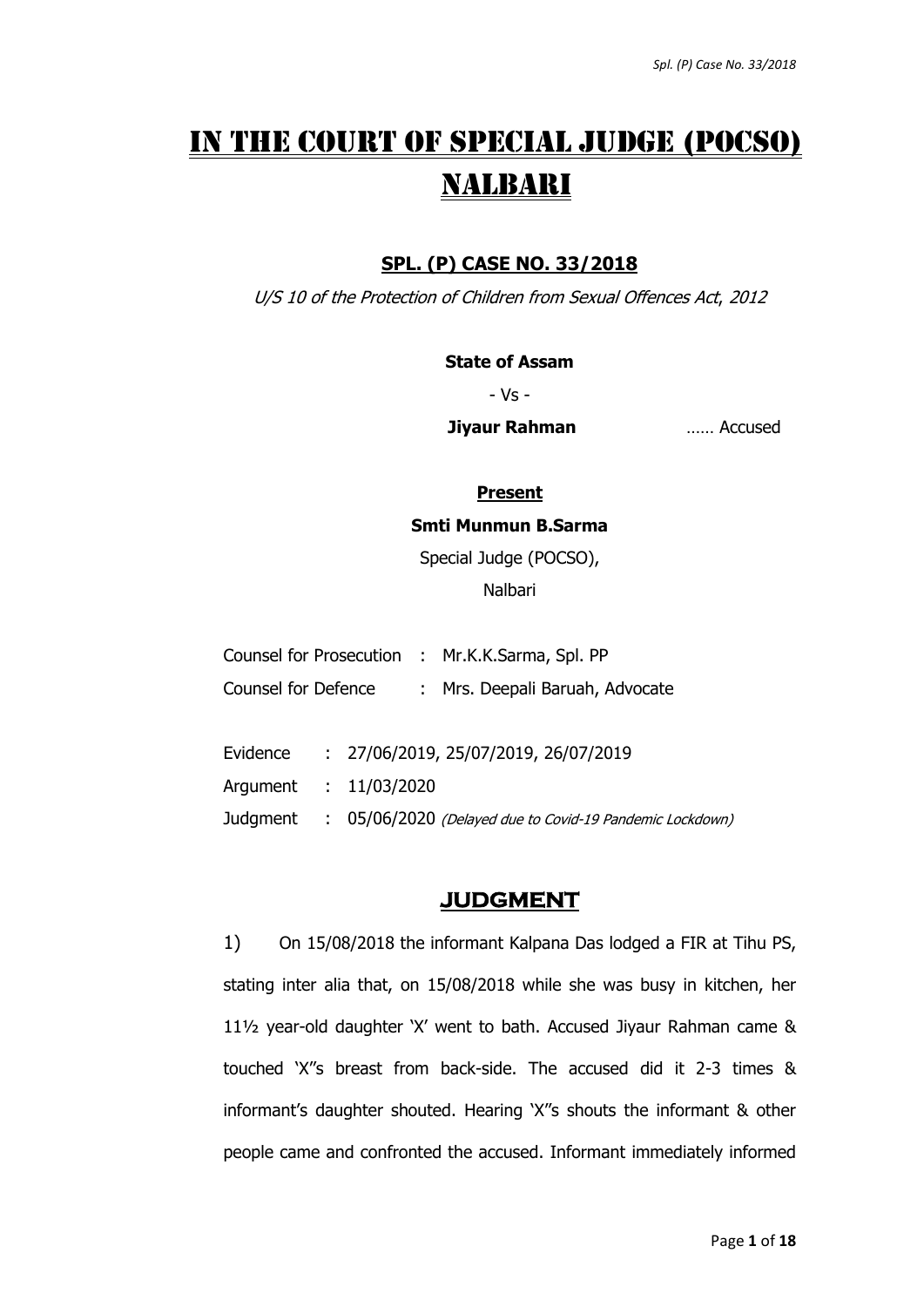her husband and he came along with a policeman and took the accused to the police station. Hence, the FIR was lodged.

2) On receipt of the FIR it was registered as Tihu PS Case No. 145/18 u/s 10 of Protection of Children from Sexual Offences Act, 2012 (hereinafter referred to as POCSO Act) against accused Jiyaur Rahman. The police went to the place of occurrence and examined the available witnesses. Statements of the witnesses were recorded, medical examination of the victim 'X' was done and her statement u/s 164 CrPC was duly recorded. On completion of investigation, a prima facie case having appeared against the accused, the IO submitted charge sheet against accused Jiyaur Rahman u/s 10 of POCSO Act.

3) Cognizance was taken u/s 10 POCSO Act and the accused Jiyaur Rahman appeared before the court to face trial. Necessary copies were furnished to him. After considering the materials available on Case Record and Case Diary and prima facie case having appeared u/s 10 POCSO Act, charge was framed and the content of the offence was read over and explained to the accused Jiyaur Rahman, to which he pleaded not guilty and claimed to be tried.

4) To prove the offence u/s 10 POCSO Act against the accused person, the prosecution side examined the following 12 (twelve) witnesses & exhibited 6 documents. To substantiate his claim, defence did not examine any witness. The accused person's case, as could be ascertained from cross-examination of the prosecution witness was that of total denial.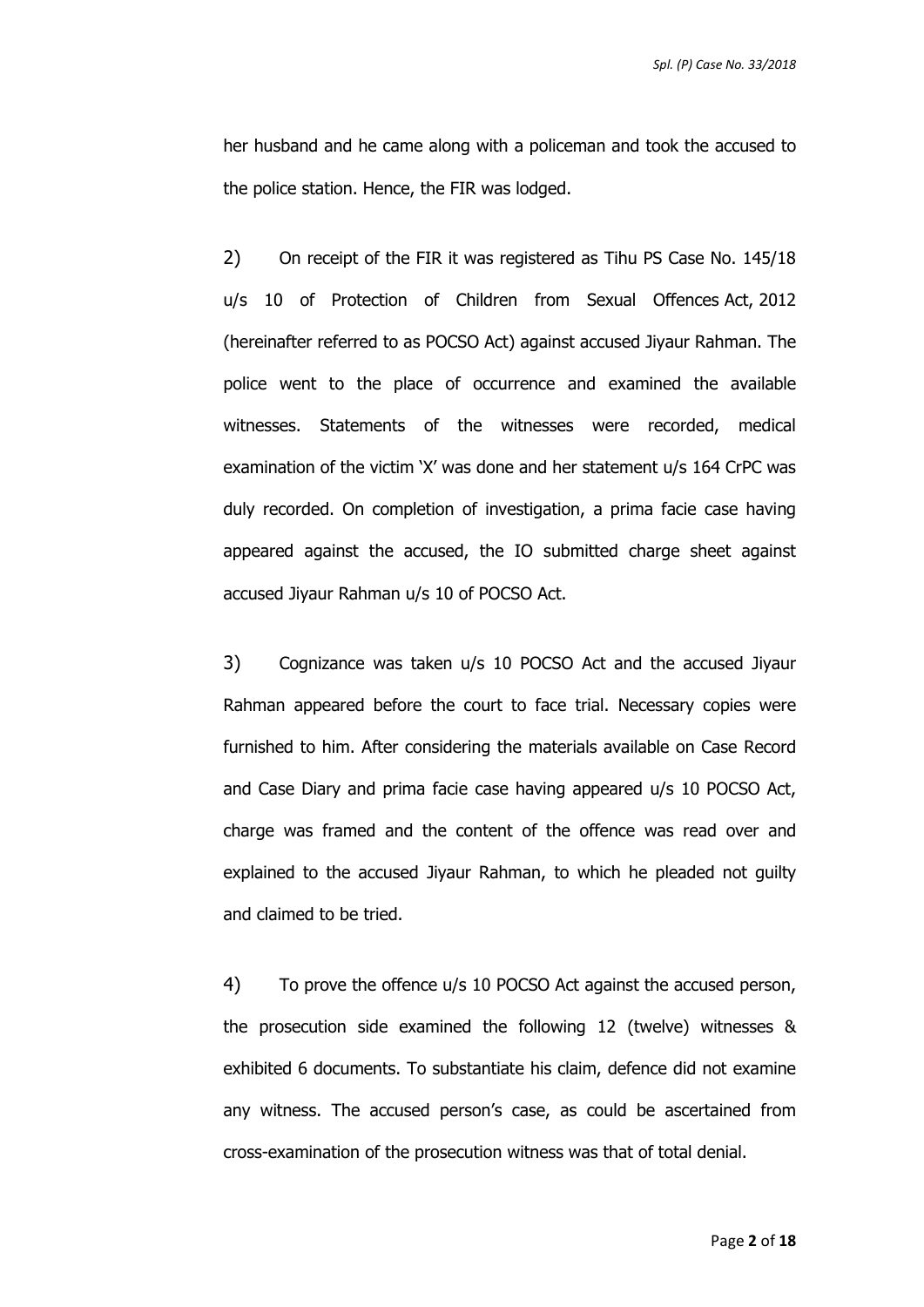5) The **points for determination** is "Whether on 15/08/2018 at about 12:45 PM, the accused Jiyaur Rahman committed aggravated sexual assault upon victim 'X' (aged 11 years 6 months)."

#### **Arguments Forwarded by Both Sides –**

6) Ld. Special Public Prosecutor argued that the evidences of the witnesses are clear that the accused did in fact sexually assaulted the victim 'X'. Medical evidences proved that the victim was above ten years but below 13 years at the time of incident & the Age Certificate showed that the victim was in fact 10 years few months. He prayed that maximum punishment should be given.

7) Ld. Counsel for the accused argued that evidence of all the witnesses revealed that they heard the shout of only the mother of the victim and the victim was absolutely silent. Thus, the PWs didn't support the claim of PW6/victim's mother that the accused pressed the breast of the victim 'X'. Ld. Counsel also argued that the victim & the other witnesses reside in a Hindu tenanted premise and therefore, they were unhappy that Jamuna had employed a Muslim person (the accused), and therefore, victim's mother concocted this false story so that he is not allowed to enter the tenanted premises & removed from employment.

#### **DISCUSSIONS, DECISIONS & REASONS THEREOF –**

8) I heard the arguments forwarded by the Ld. Special Public Prosecutor and ld. counsel for the accused. I have also gone through the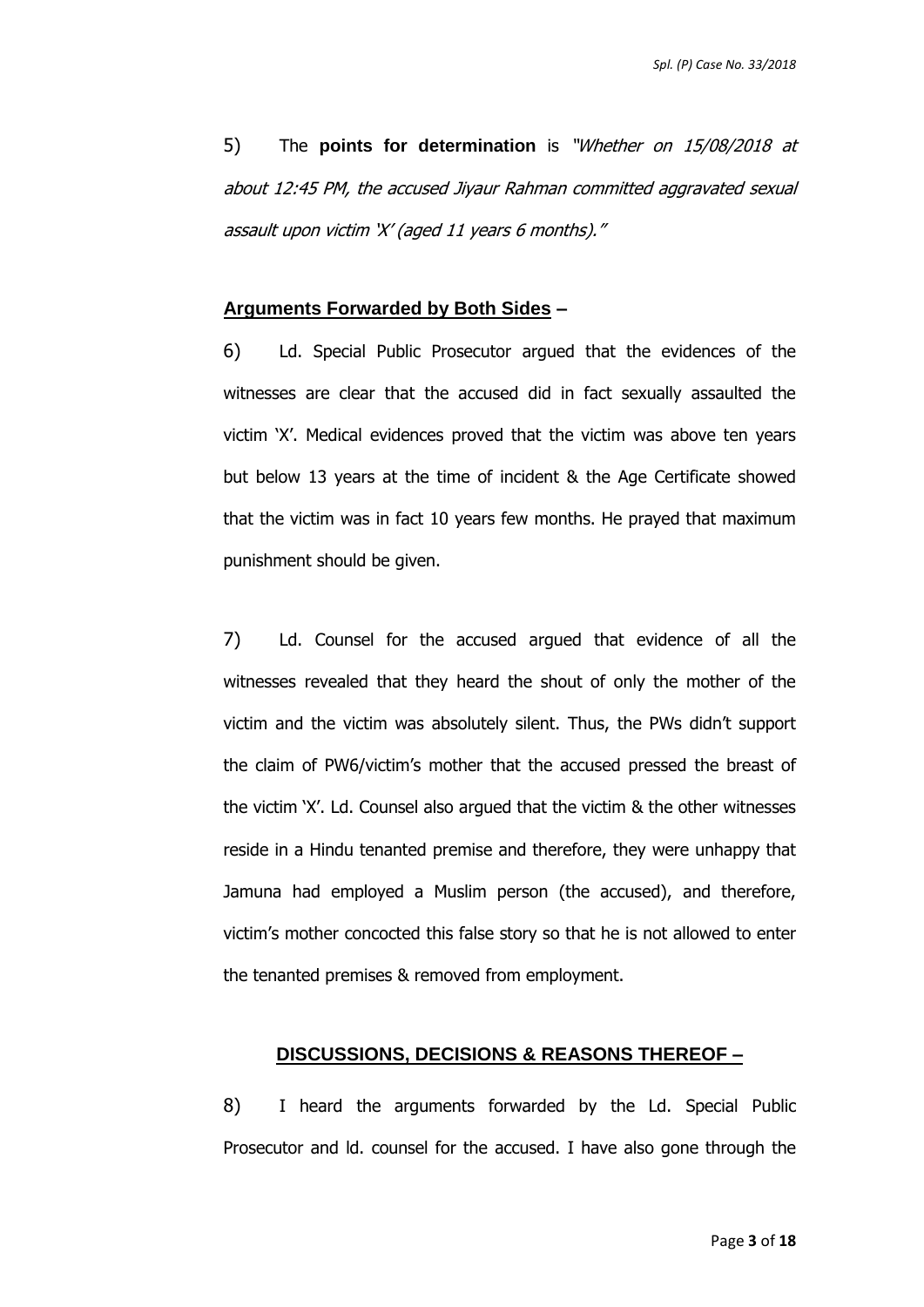materials available in the Case Record & the Case Diary. The charge u/s 10 POCSO Act is analyzed herein below in view of the materials available on record and the argument forwarded by both side.

9) To be convicted u/s 10 POCSO Act it must be proved that the accused Jiyaur Rahman committed aggravated sexual assault on the victim 'X', who was a minor & aged about 11 years 6 months at time of incident. 'Sexual assault' has been defined u/s 7 POCSO Act as follows -

> "Whoever, with sexual intent touches the vagina, penis, anus or breast of the child or makes the child touch the vagina, penis, anus or breast of such person or any other person, or does any other act with sexual intent which involves physical contact without penetration is said to commit sexual assault."

On the other hand, 'aggravated sexual assault' has been defined u/s 9 POCSO Act and describes over 22 different circumstances when 'sexual assault' is considered as 'aggravated sexual assault'. The different circumstances are defined from sub-clause (a) – (v), and the circumstance attracted in this present case is defined in sub-clause (m) & it reads as follows –

> "(m) whoever commits sexual assault on a child below twelve years"

10) Before going further, it is pertinent point out two important sections under the POCSO Act, which would be essential for appreciation of evidence in cases under POCSO Act, same being, s.29 & s.30 POCSO Act.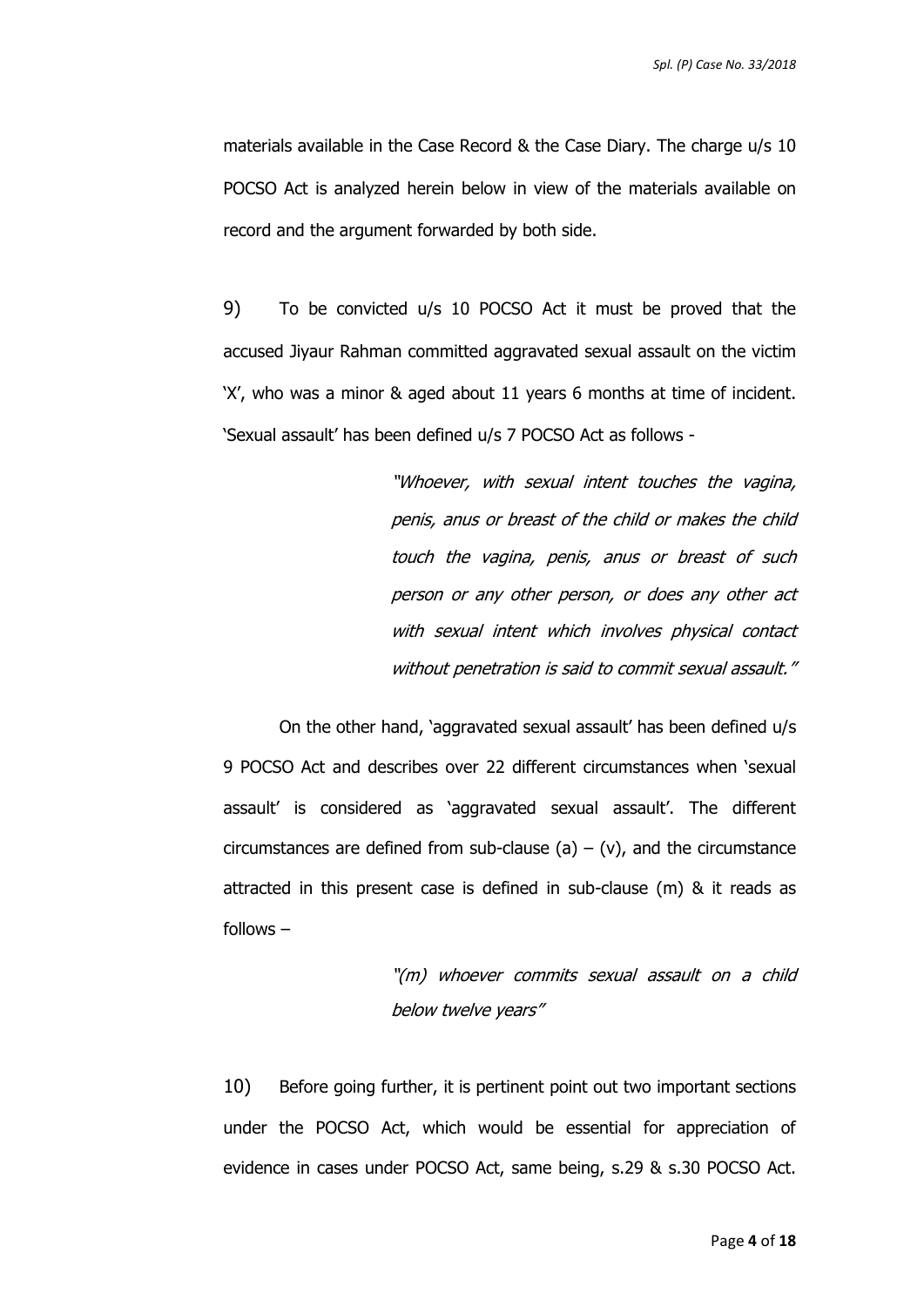While s.29 POCSO Act is regarding 'presumption as to certain offences', s.30 POCSO Act is regarding 'presumption of culpable mental state of the accused'. These sections reads as follows –

> **"29. Presumption as to certain offences** - Where a person is prosecuted for committing or abetting or attempting to commit any offence under Section 3, 5, 7 and Section 9 of this Act, the Special Court shall presume, that such person has committed or abetted or attempted to commit the offence, as the case may be, unless the contrary is proved."

"**30. Presumption of culpable mental state** - (1) In any prosecution for any offence under this Act which requires a culpable mental state on the part of the accused, the Special Court shall presume the existence of such mental state but it shall be a defence for the accused to prove the fact that he had no such mental state with respect to the act charged as an offence in that prosecution. (2) For the purposes of this section, a fact is said to be proved only when the Special Court believes it to exist beyond reasonable doubt and not merely when its existence is established by a preponderance of probability".

There has been loads of confusion as to how s.29 POCSO Act comes into effect, and the answer lies in the language of the section itself. It uses the word 'shall presume', and therefore, it is a case of reverse onus. It is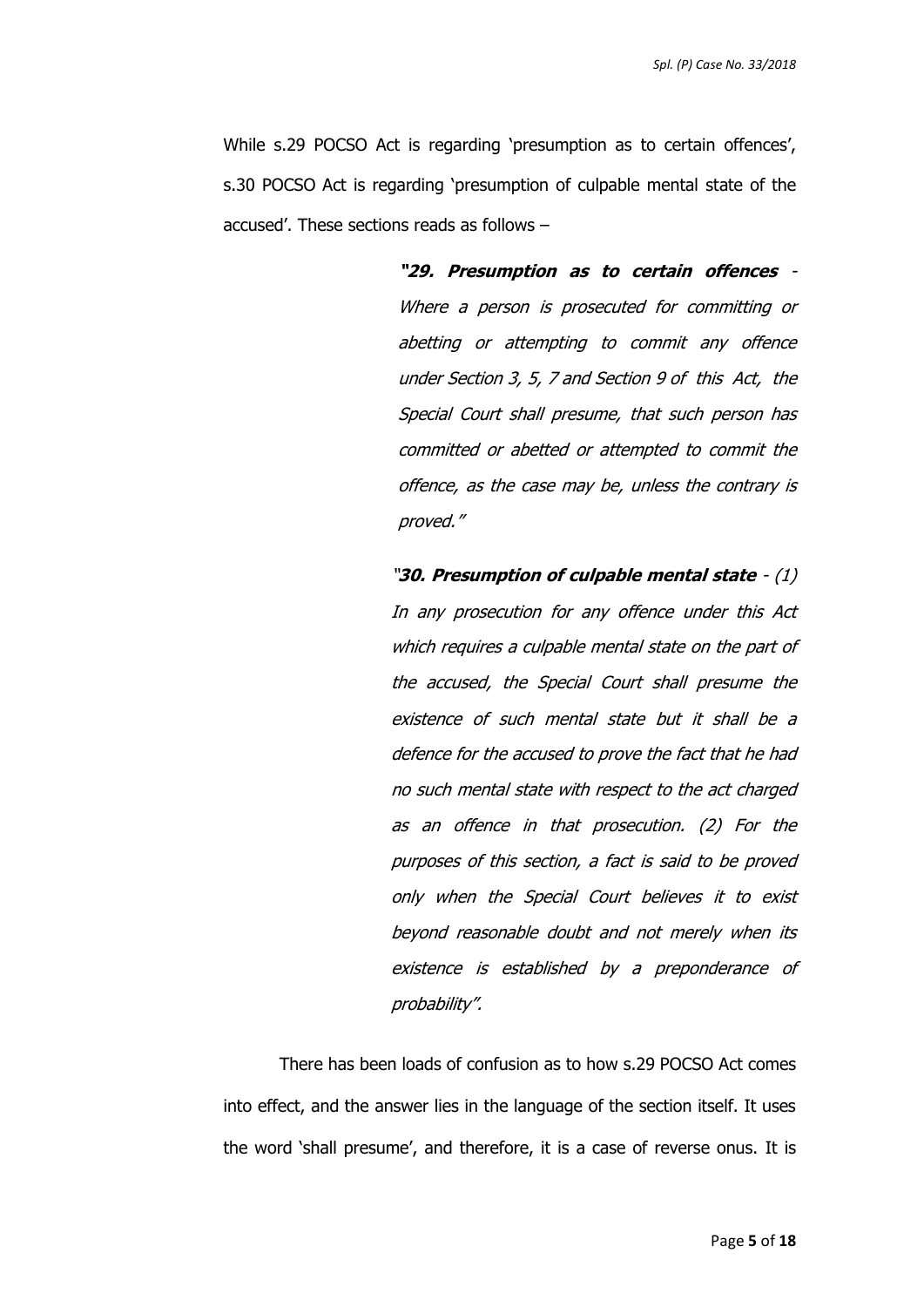imperative to understand that there is marked difference between provisions of presumption provided under POCSO Act and those provided under Negotiable Instruments Act, Prevention of Corruption Act, etc. Under the POCSO Act, there is no other requirement to be complied with by the prosecution to raise presumption u/s 29 POCSO Act, except to show that the accused has been prosecuted for any of the offences as enumerated u/s 29 POCSO Act. In view of this discussion, the evidences of the witnesses are discussed below.

11) In the present case, the **victim 'X' deposed as PW8**. Considering her age, the Court put general questions to ascertain her capacity to adduce evidence, and once satisfied, the evidence of PW8 was recorded. PW8/victim deposed that the accused was working in the tea stall of PW Jamuna, who resides nearby. On the day of the incident when the victim went for bath & was collecting the soap from the veranda, the accused caught hold of her hand and touched her breast. The victim raised hulla and then victim's mother & Jamuna arrived at the scene. The defence-side cross-examined the victim on the line that it was Independence Day & that she was at school at the time of the alleged incident. The victim was also cross-examined that she didn't state in her 164 statement that the accused caught her hand when he touched her breast. However, victim denied the same. Perusal of the statement of the victim u/s 164 CrPC reveals that in her statement she mentioned that the accused touched her breast from behind and squeezed it twice. The statement is silent regarding the accused catching hold of her hand. In later part of the discussion l will deal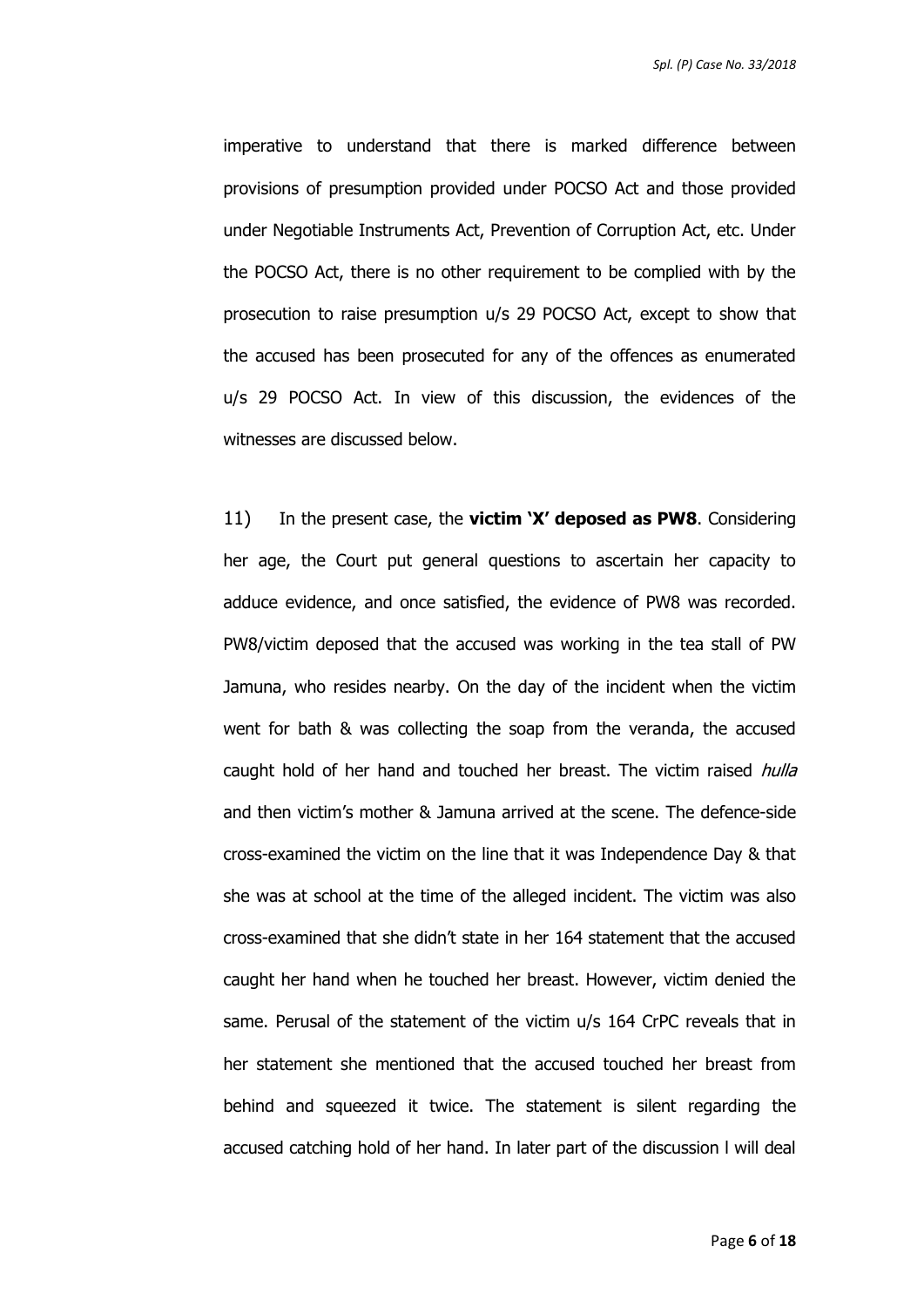with the question whether this amounts to an omission or to a contradiction.

12) Coming to the evidence of the other PWs, as per evidence of victim/PW8 her mother/informant & Jamuna Gogoi were first witnesses at the place of incident. Victim's mother **Kalpana Das deposed as PW6**. She stated the same things mentioned by victim/PW8. PW6 further stated that hearing PW8's cry, PW8, Jamuna (PW3) & other witnesses arrived at the scene and seeing them the accused left victim's hand was standing next to her. PW6 told that the accused had grabbed her and squeezed her breast twice. Cross-examination of PW6 failed to dislodge her case.

13) **Jamuna Devi deposed as PW3** and she confirmed that the accused was working in her tea stall and at the time of the incident her was present in the place of incident as he had come to collect lunch for her husband. PW3 further deposed that hearing PW6's shouts PW3 came out and enquired and was informed that the accused had touched the body of the victim. When PW3 charged the accused as to why he is in the house of the victim, he told that he went to enquire about TV channel. Evidence of PW3 further revealed that the accused had joined her tea stall only 2 days prior.

14) Perusal of the evidences of the other witnesses reveals that PW2 Sri Dipjyoti Kalita, PW4 Sri Khagen Goswami, PW5 Smti Bindu Rahang, PW9 Smti Padumi Boro, PW10 Smti Bhanu Kalita & PW11 Smti Chitra Medhi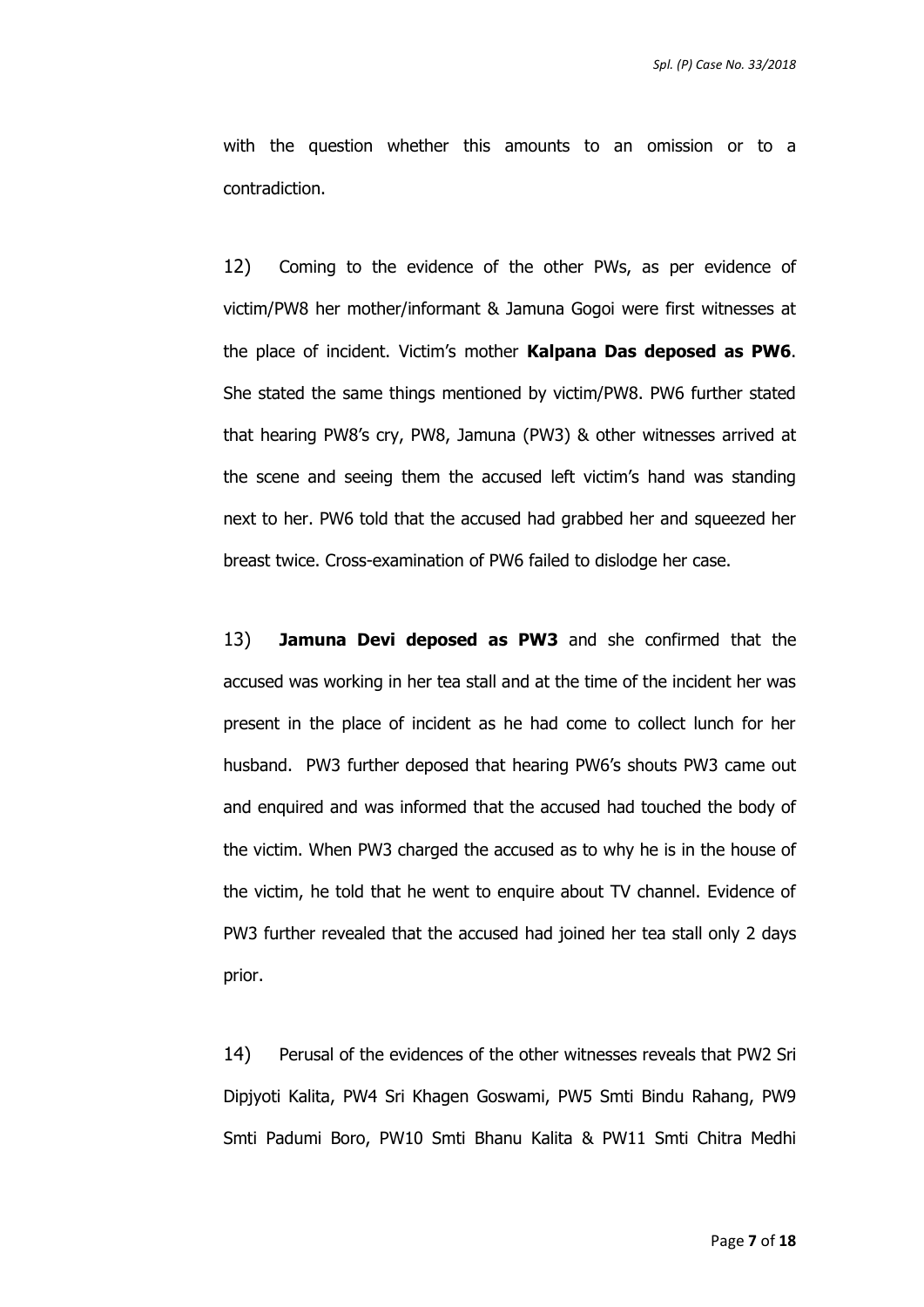have not seen the incident personally and were told about the incident by PW6 Kalpana Das. However, **PW9 Smti Padumi Boro, PW10 Smti Bhanu Kalita & PW11 Smti Chitra Medhi** did rush to the place of incident hearing *hulla* and saw that PW6 had caught hold of the accused and the victim was also present. PW6 told them that the accused had touched PW8's breast. PW8 was present when her mother/PW6 narrated the incident to these witnesses. **PW7 Sri Kandarpa Das** is the father of the victim & he was told about the incident by the victim & also by PW6.

15) Thus, what can be understood from the above evidences is that, when the incident happened the victim/PW8 & the accused were the only persons present and there were no other eye-witnesses. The evidence of PW8/victim is consistent with her statement u/s 164 CrPC & furthermore, despite defence-side's attempts no contradictions appeared in the evidence of the victim/PW8. In her statement before the I/O the victim may not have stated that the accused caught hold of her hand when he squeezed her breasts, however, we have to understand that the victim is a minor and had to go through a sexual assault within the safety of her own house, hence, at the time of statement to I/O this omission is not major in nature, and therefore, doesn't amount to a contradiction. It's important to remember that all omissions are not contradictions & the following tests can ascertain whether a particular omission amounts to contradiction –

(i) An omission is not a contradiction unless what is actually stated contradicts what is omitted to be said; and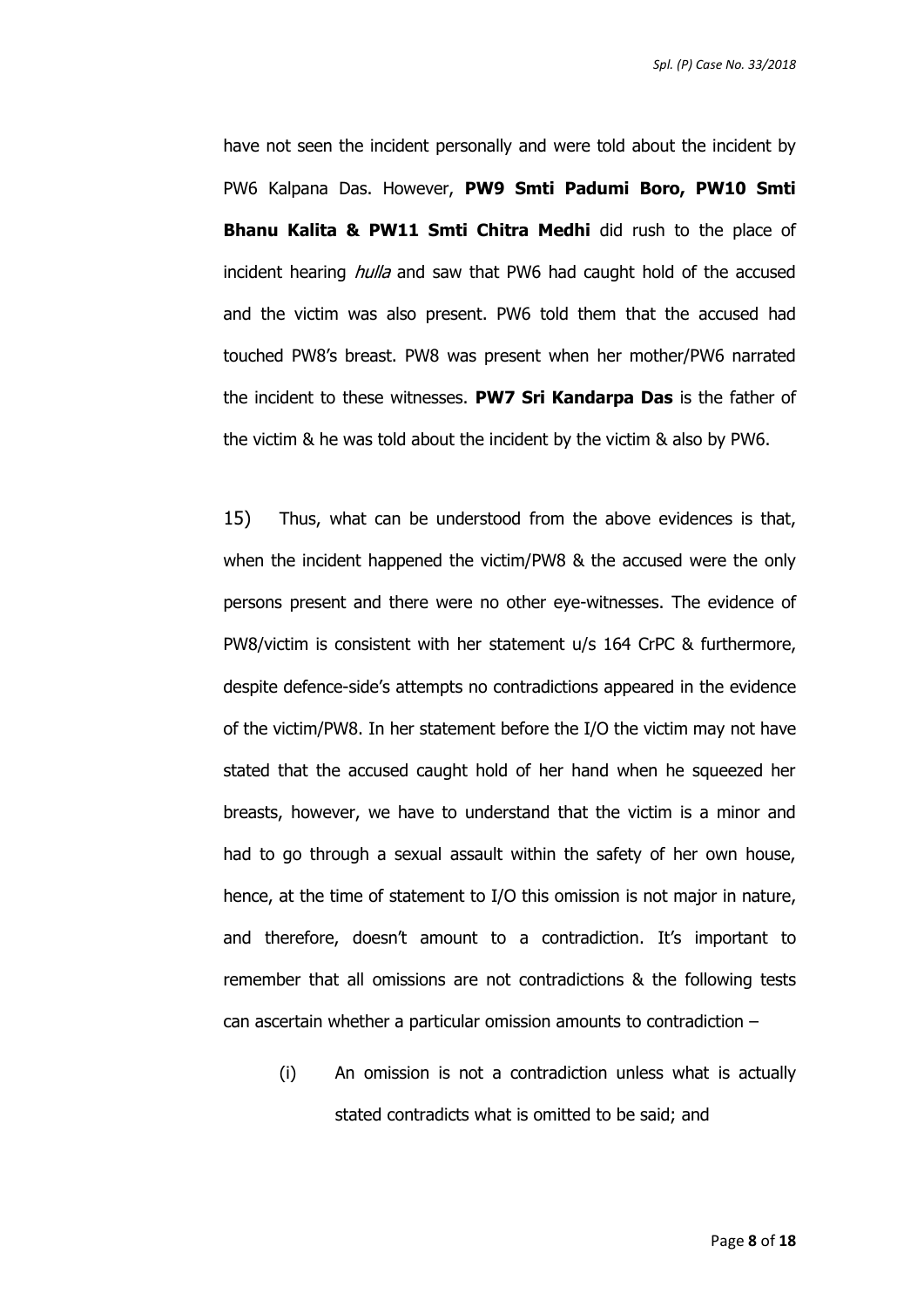(ii) Whether the sentence or assertion is irreconcilable with the deposition in the Court.

In the case of **Tahsildar Singh & Anr. Vs State of Uttar Pradesh, 1959 AIR 1012**, the Hon'ble Supreme Court, while discussing when omission amounts to contradiction, held that, "It was incorrect to say that all omissions in regard to important features of the incident which were expected to be included in the statement made before the police, should be treated as contradictions. An omission in the police statement could amount to <sup>a</sup> statement and be used as a contradiction only when (i) it was necessarily implied from the recital or recitals found in the statement, (ii) it was negative aspect of a positive recited in the statement or (iii) when the statement before the police and that before the Court could not stand together."

16) Perusal of the evidence of the other PWs reveals that, hearing the victim's shouts, victim's mother/PW6 was the first person to reach the place of incident and seeing her the accused let go of the victim's hand. Both PW6 & PW8 deposed that PW8 narrated the incident to PW6 & PW6 caught hold of the accused. PW3/ Jamuna reached the place of incident immediately after and she charged her employee/accused, and he said he was in the house of the victim to ask about TV Channel. Pertinent to mention that none of this evidences could be assailed during crossexamination. PW9 Smti Padumi Boro, PW10 Smti Bhanu Kalita & PW11 Smti Chitra Medhi resides nearby and on hearing *hulla* they also came to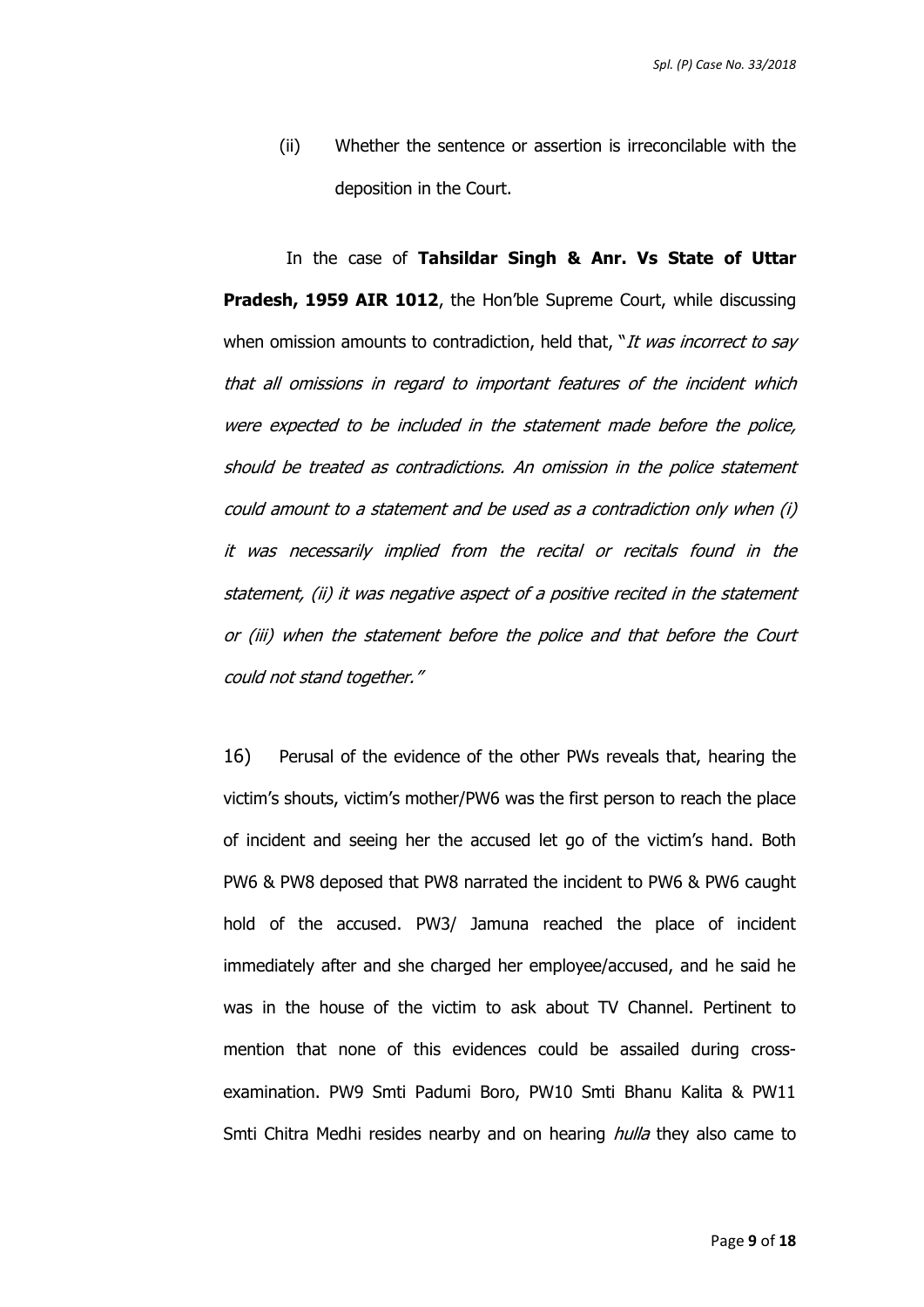the place of incident and saw the accused standing next to the victim and PW6 narrated the incident to them in presence of the victim/PW8. Crossexamination of the witnesses failed to show any valid reason for the accused being in the vicinity & house of the minor victim, who is a complete stranger to him. Cross-examination of these witnesses also failed to show any reason to cast a doubt on the story narrated by PWs. Furthermore, there is nothing in the evidences of the other PWs that makes the evidence of PW6 & PW8 doubtful. Thus, evidence of the victim/PW8 & the informant/PW6 is found credible, believable & corroborated.

17) Another point to be noted is that the evidence of PW3 (employee of accused), PW6 & PW8 revealed that the victim & her family didn't know the accused at all as he was employed by PW3 only a few days prior to the incident. There is nothing in the evidences or during cross-examination of any of the witnesses, or in the statement of the accused u/s 313 CrPC, that could reveal any ground for a minor girl & her family members to falsely accuse the accused of the heinous crime. Ld. Counsel for the accused argued that the victim & the other witnesses reside in a Hindu tenanted premise and therefore, they were unhappy that Jamuna had employed a Muslim person (the accused), and therefore, victim's mother concocted this false story so that he is not allowed to enter the tenanted premises & removed from employment. However, the defence failed to bring out anything during the cross-examination of any of the PWs that would support this line of argument. Furthermore, the suggestion itself is so absurd that a mother will drag her 10/12-year-old child into a sexual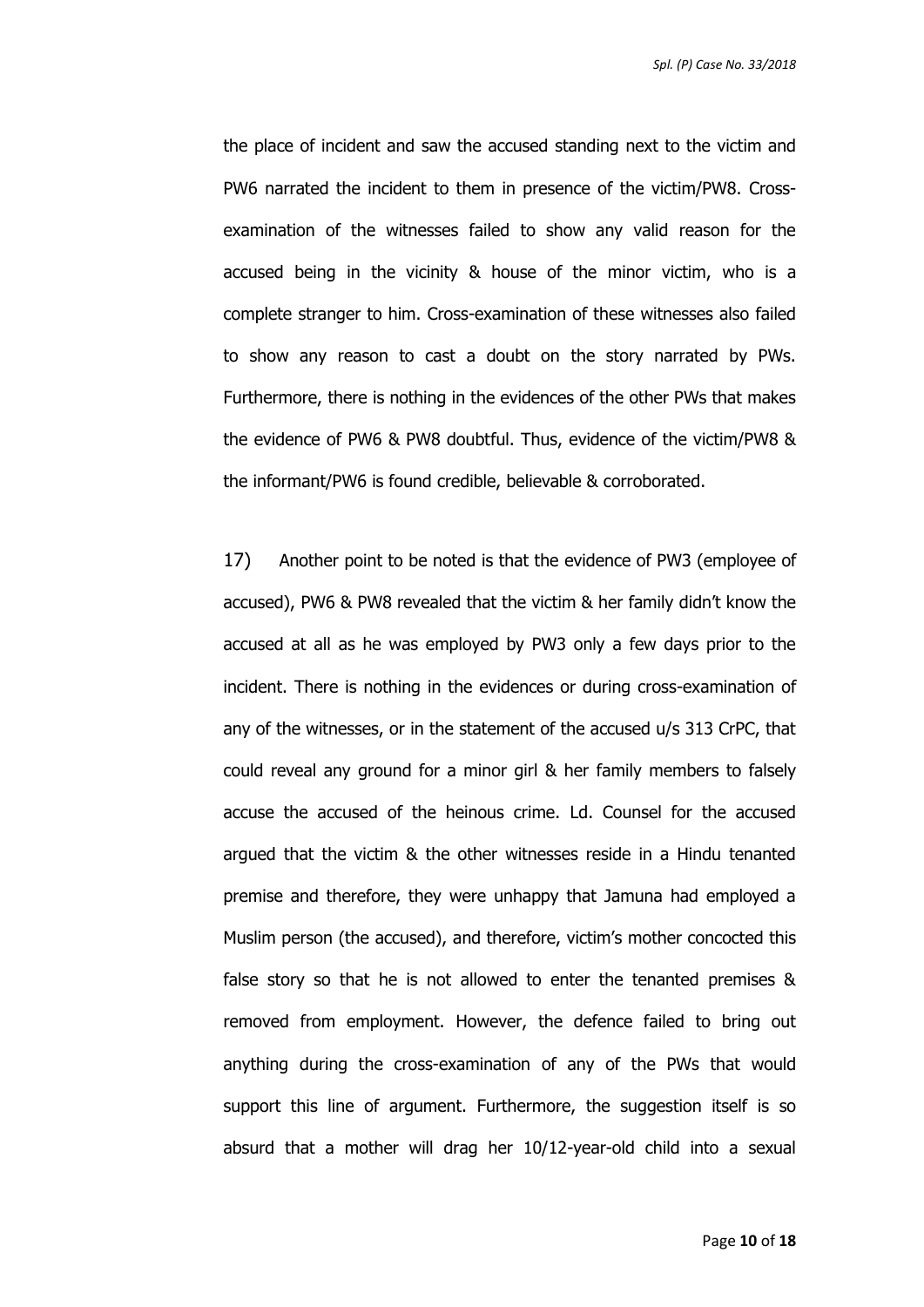assault allegation simply to prevent a stranger from another community entering the tenanted premises. It would be justified to refer to the case of **Manoj Kumar Vs. The State of Uttarakhand, (2019) 5 SCC 667**, wherein, Hon'ble Supreme Court held that –

> "In the absence of any existing enmity between the accused and the witnesses there exists no ground to question the veracity of the witnesses or to raise a ground of false implication…"

18) Coming to the question as to the sexual intent of the accused while squeezing the breast of the victim, I'm of the opinion that this doesn't even need a discussion because under no logical ground would the accused squeeze the breast of the minor victim, other than with sexual intent. Furthermore, as mentioned in earlier paragraph, s.30 POCSO Act makes a presumption of culpable mental state of the accused to commit the crime & the onus is on the accused to prove otherwise. There is nothing in the evidences of the witnesses, cross-examination of witnesses or the statement of the accused u/s 313 CrPC that would show that the accused didn't have a culpable mental state to commit the offence of sexual assault on the victim or that he didn't have any sexual intent when he squeezed the breast of the victim. Thus, I hold that all evidences points to the fact that the accused committed the offence with a sexual intent & culpable mental state.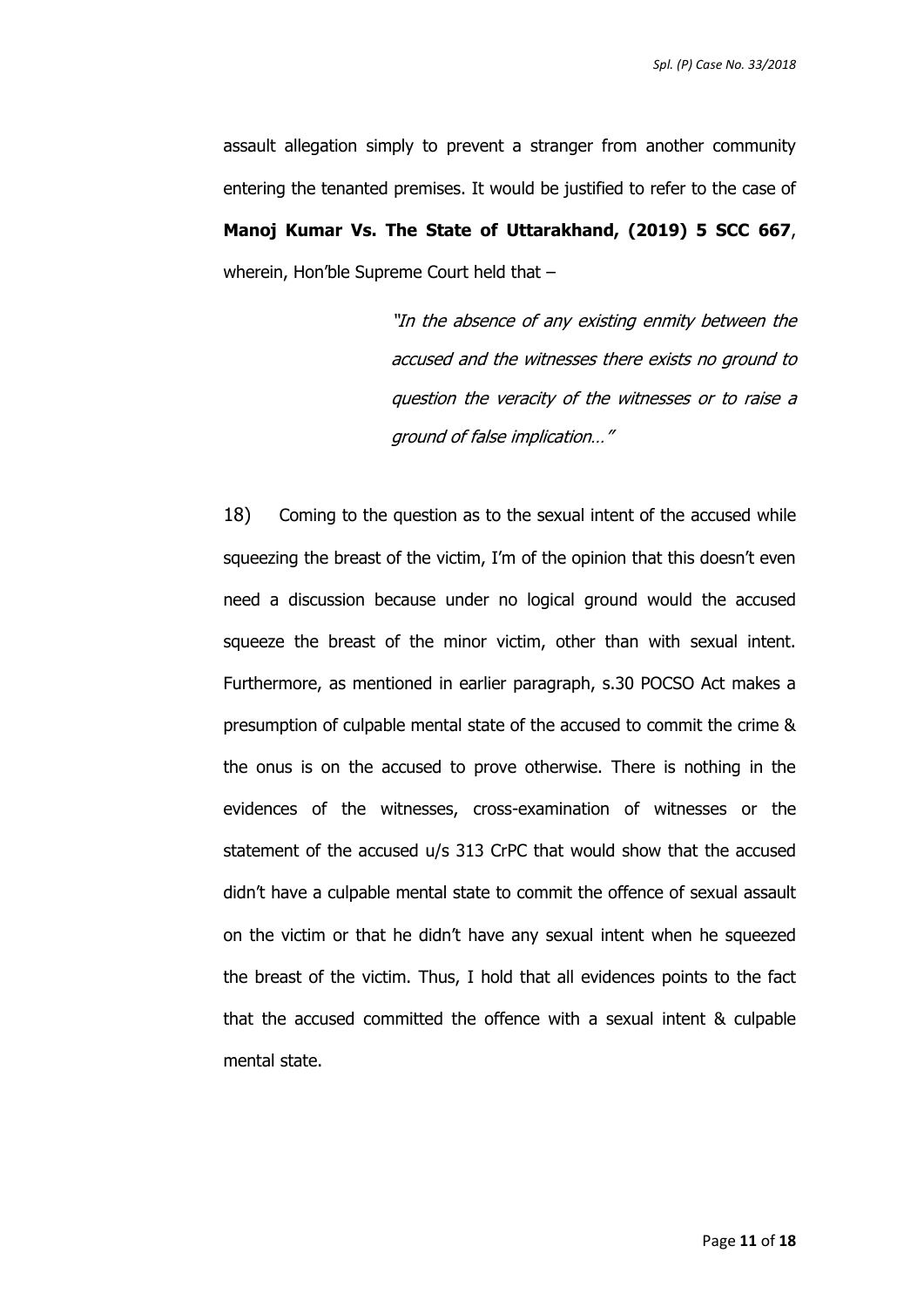19) Thus, it is seen that the foundational facts are established by the prosecution that the accused committed sexual assault, as defined u/s 7 POCSO Act, when he squeezed the breast of the victim/PW8. However, to be considered as 'aggravated sexual assault' u/s 9 (m) POCSO Act, it is essential for the prosecution to establish that the victim was below 12 years at the time of the incident. Prosecution produced the Medical Officer Dr. Urmi Devi Choudhury as PW1 and she deposed that radiological evidence (Ext.2) estimated the age of the victim to be above 10 years but below 13 years. Cross-examination of PW1 didn't throw any further light to this matter. Prosecution also produced the Birth Certificate of the victim, wherein, her date of birth is shown as 10-10-2007, thus, making her approx. 10 year 10 months at the time of the incident. The Birth Certificate was seized by I/O and subsequently given in *zimma* of PW7 Kandarpa Das. However, PW7 Kandarpa Das failed to produce the Birth Certificate during his evidence & thus, it remained unproved. Thus, these discussions reveal that at the time of the incident the victim was a minor, however, prosecution failed to prove that she was below 12 years old.

20) Thus, in the present case, prerequisite conditions required to raise presumption u/s 29 POCSO Act is satisfied by the prosecution. The onus to prove innocence or to disprove the allegations cast on the accused is shifted on the accused. As discussed earlier, s.29 POCSO Act puts a reverse onus on the accused when he is being prosecuted for committing an offence, as enumerated in s.29 POCSO Act, and therefore, the Court is directed that it shall presume that the accused has committed the offence,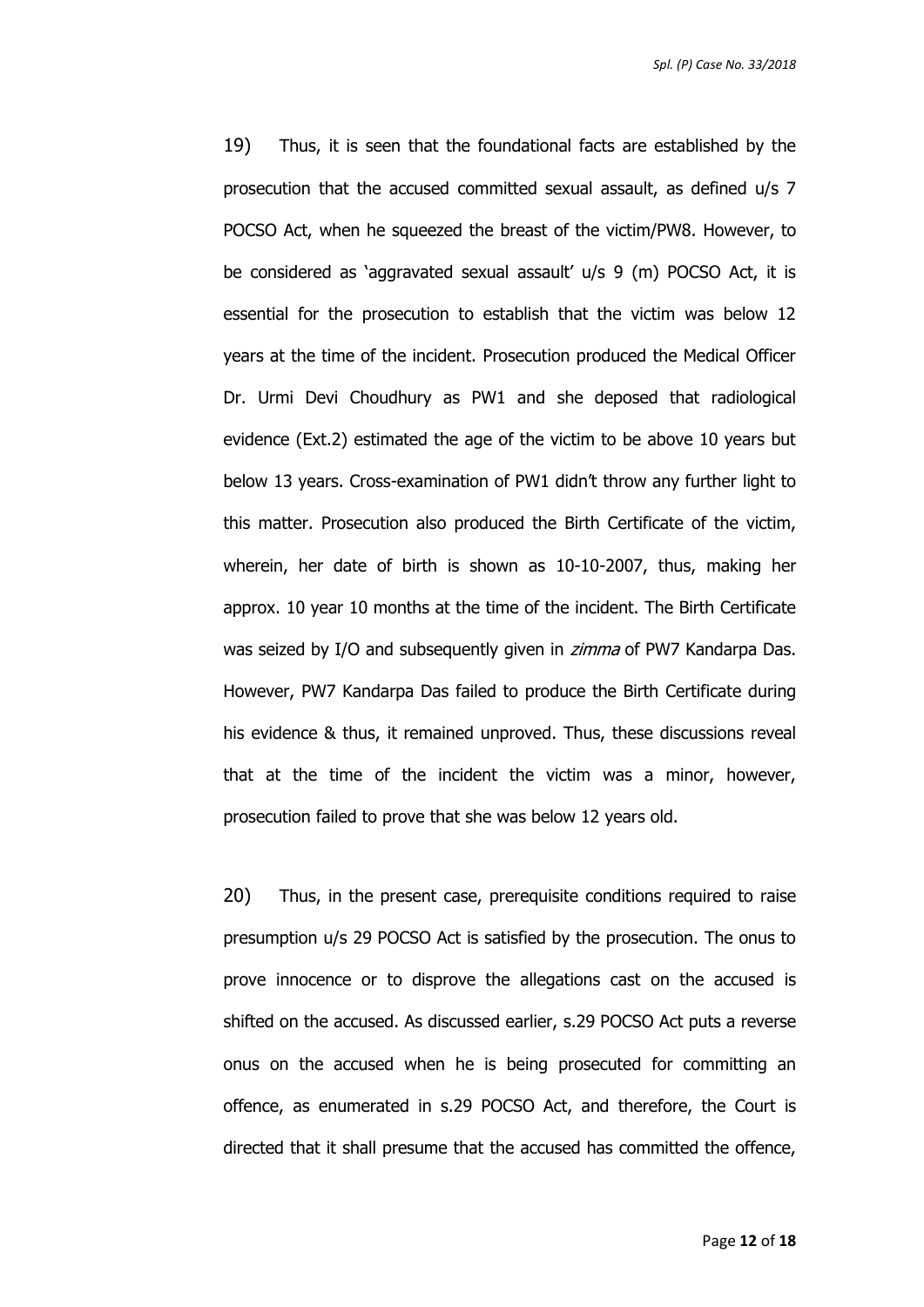unless the contrary is proved. While discussing s.29 POCSO Act, Hon'ble Calcutta High Court observed in the case of **Sahid Hossain Biswas Vs. State of West Bengal**, that –

> "Once the foundation of the prosecution case is laid by leading legally admissible evidence, it becomes incumbent on the accused to establish from the evidence on record that he has not committed the offence or to show from the circumstances of a particular case that a man of ordinary prudence would most probably draw an inference of innocence of his favour. The accused may achieve such an end by leading defence evidence or by discrediting prosecution witnesses through effective crossexamination or by exposing the patent absurdities or inherent infirmities in their version by an analysis of the special features of the case."

However, perusal of the cross-examination of PWs & the statement of accused u/s 313 CrPC failed to put forward any material from which it can be inferred that the accused is innocent.

21) Therefore, in view of the above discussions, I hold that prosecution was successful in prove that the accused Jiyaur Rahman committed sexual assault on the victim 'X'. Though the accused was charged u/s 10 POCSO Act for aggravated sexual assault, however, evidences could establish the victim to be between 10 years to 13 years, and no evidence was available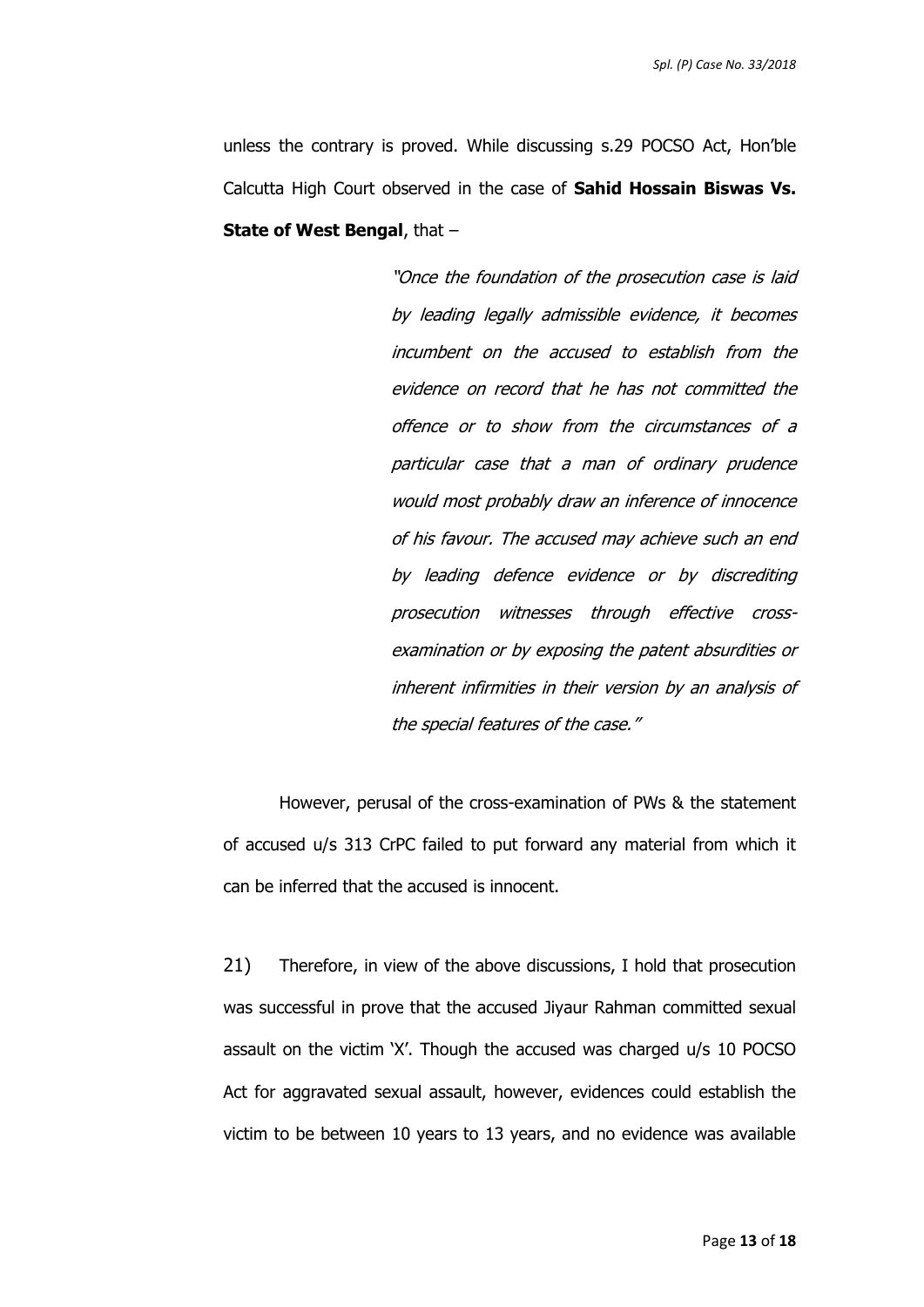to establish that the victim was below 12 years at the time of the incident. As sexual assault & aggravated sexual assault has the same ingredients that needs to be proved, except for the difference in age of the victim, the accused will not be prejudiced if he is punished for the lesser offence u/s 8 POCSO Act. Thus, I have no hesitation in holding that **prosecution succeeded in proving the guilt of the accused Jiyaur Rahman u/s 8 POCSO Act** beyond all reasonable doubts against the accused.

22) Now, examining whether it is a fit case to release the accused Jiyaur Rahman u/s 360 CrPC or under the Probation of Offender's Act. The accused person has been found guilty of sexually assaulting a minor girl within the safety of her own home. She was saved from further assault & humiliation due to timely intervention of witnesses. During trial the accused has shown no remorse either. Thus, I'm of the opinion that this is not a fit case to released accused Jiyaur Rahman u/s 360 CrPC or under the Probation of Offender"s Act.

23) I have heard the accused person Jiyaur Rahman on the point of sentence & he submitted that he hails from very poor strata of society and is young at age. If he is put behind bar his innocent family member would suffer a lot. Hence, accused pleaded for mercy.

#### **ORDER**

24) Discussions made in the prior paragraphs revealed that the prosecution succeeded in proving beyond all reasonable doubt the guilt of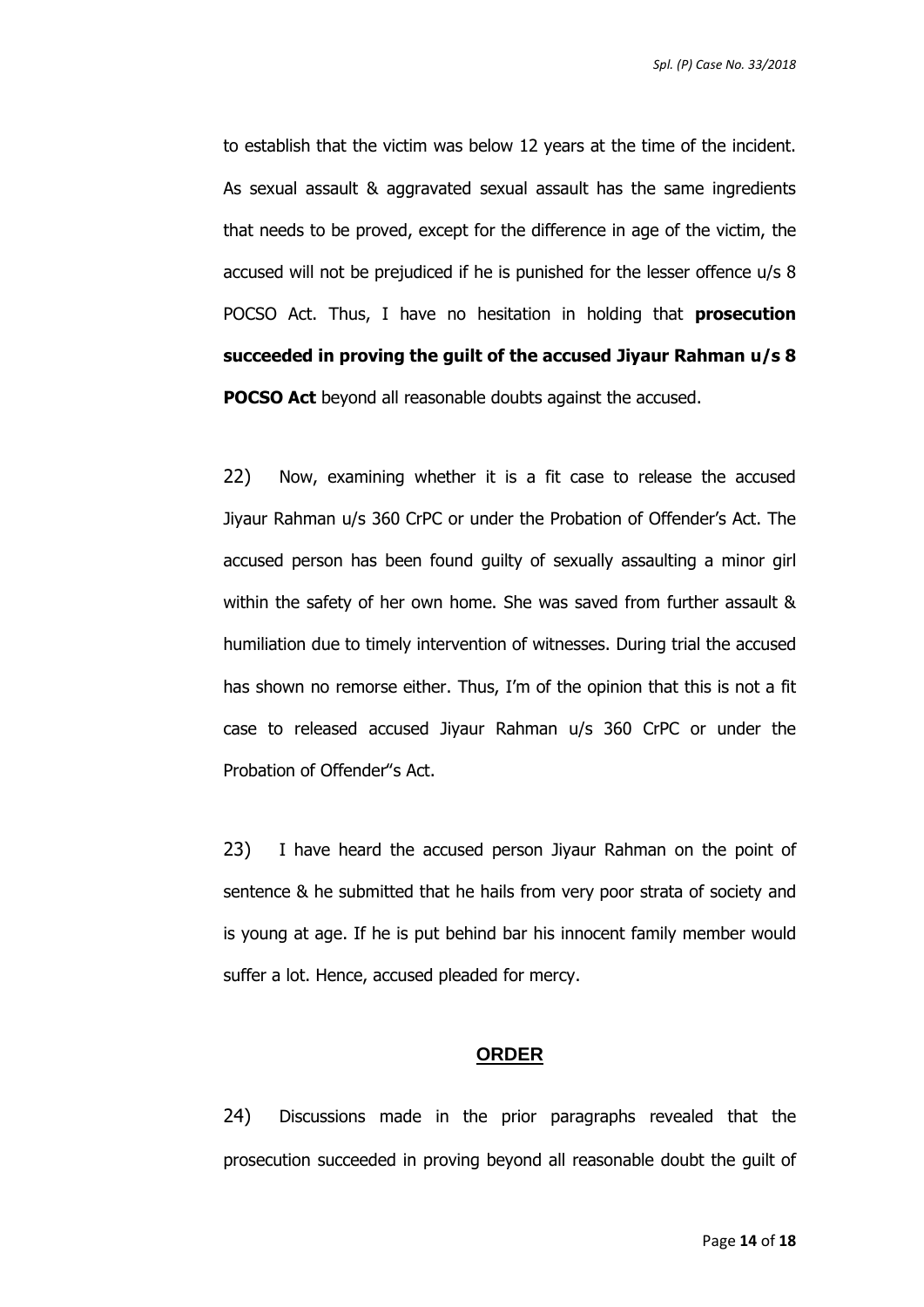the accused for sexually assaulting a minor aged between 10-12 years, and therefore the **accused Jiyaur Rahman convicted u/s 8 POCSO Act**. There appeared no mitigating factors in favour of the accused, and rather the fact that he sexually assaulted a complete stranger aged between 10- 12 years, within the safety of her own house, showed how lecherous & aggressive the convicted accused is. Thus, considered all these facts and circumstances of the case and the nature of the offence proved, the **convicted-accused Jiyaur Rahman is sentenced to undergo Rigorous imprisonment for a term of 5 (Five years) and fine of Rs. 10,000/- (Ten Thousand Only), and i/d of payment of the fine, S/I for 3 (three) months.** The period of detention undergone by accused, if any, shall be set off against the term of imprisonment awarded.

**25) The minor victim 'X' is also awarded compensation under the Victim Compensation Scheme** & the quantum shall be decided by the Secretary, District Legal Services Authority, Nalbari as per norms. The **compensation's quantum & mode of dispersal shall be made keeping in mind the age of the victim, her future security & a failsafe mechanism to ensure that the amount is utilized for the welfare of the victim only.**

Zimma of the Birth Certificate is made absolute.

A copy of the judgment be furnished to convicted-accused Jiyaur Rahman free of cost, as provided u/s 363 CrPC.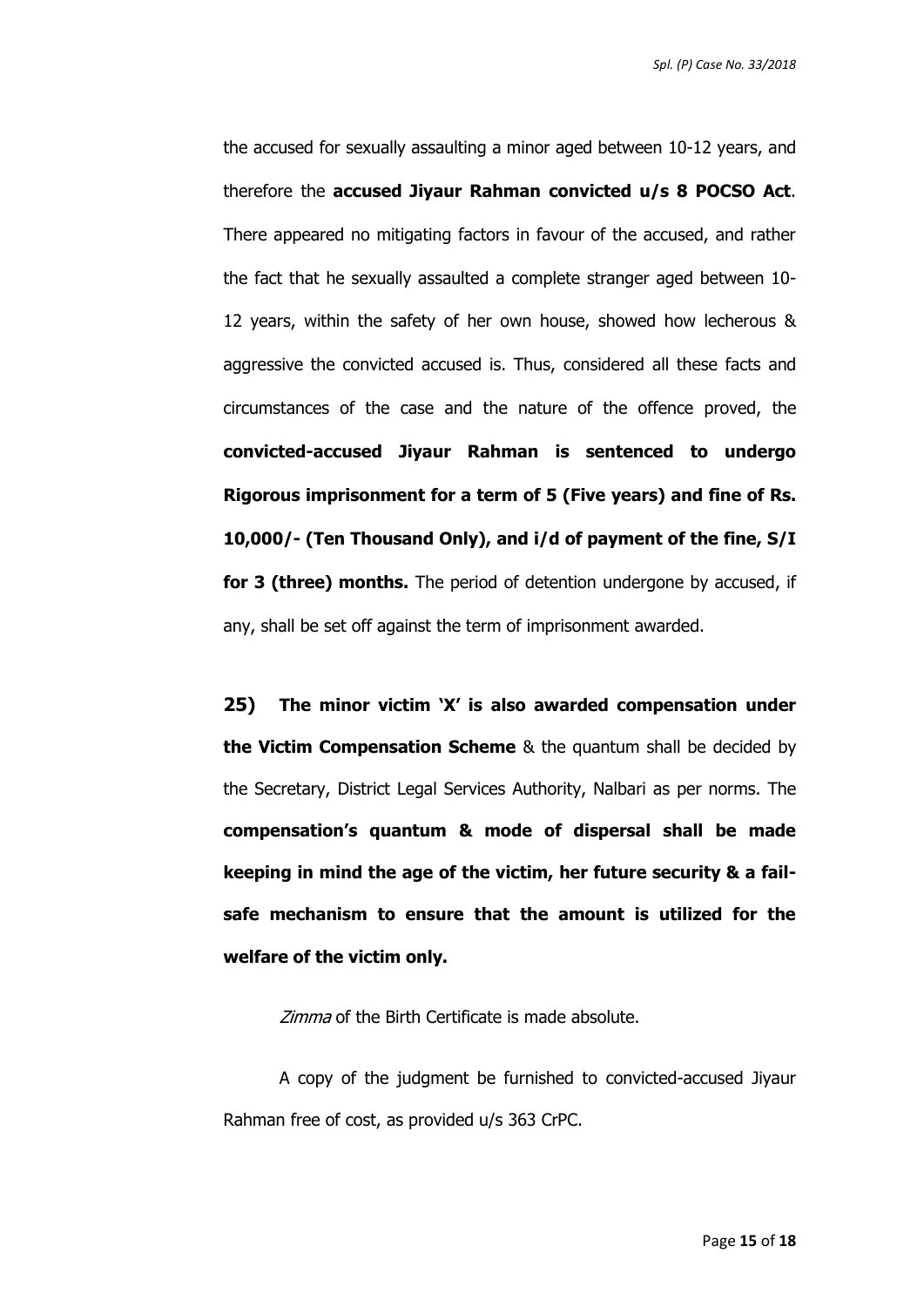A copy of the judgment be forwarded to the learned District Magistrate, Nalbari, as provided u/s 365 CrPC.

A copy of the judgment be forwarded to Secretary, District Legal Services Authority, Nalbari for necessary information & action.

Let the case record be consigned to record room after completing the formalities.

Given under my hand and seal of this Court on this the 5<sup>th</sup> day of **June'2020.** 

> **(Smti Munmun B.Sarma)** Special Judge (POCSO), Nalbari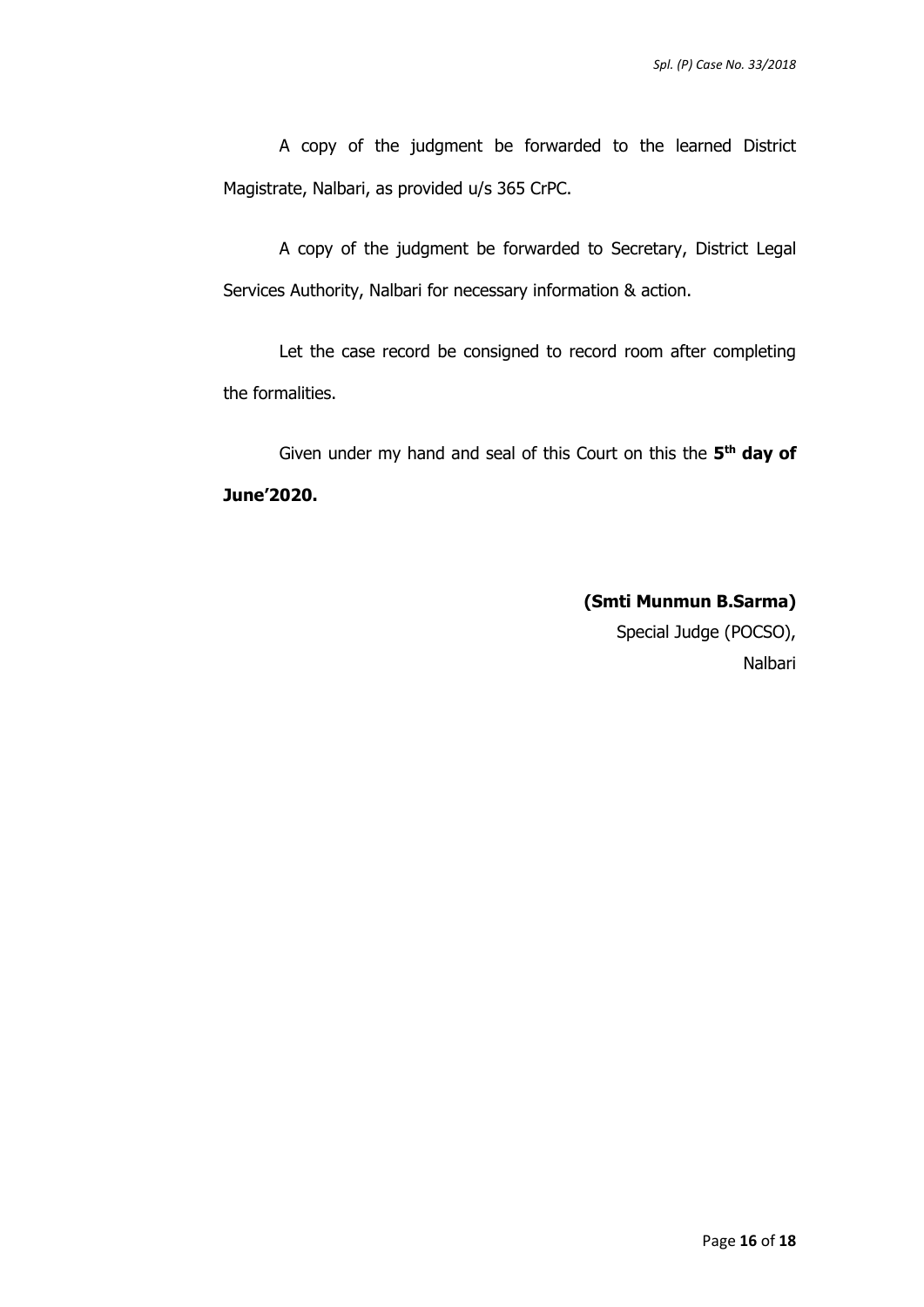#### **APPENDIX**

#### (A) **Prosecution Witnesses:**

- a) PW1 Dr. Urmi Devi Choudhury (Medical Officer)
- b) PW2 Sri Dipjyoti Kalita
- c) PW3 Smti Jamuna Devi
- d) PW4 Sri Khagen Goswami
- e) PW5 Smti Bindu Rahang (Official Witness)
- f) PW6 Smti Kalpana Das (Informant)
- g) PW7 Sri Kandarpa Das (F/o the victim)
- h) PW8 'X' (Victim)
- i) PW9 Smti Padumi Boro
- j) PW10 Smti Bhanu Kalita
- k) PW11 Smti Chitra Medhi
- l) PW12 Sri Kanak Ch. Sarma (IO)

#### (B) **Prosecution Exhibits:**

- a) Ext.1 Medical Report
- b) Ext.1  $(1) (3)$  Signature of Dr. Urmi Devi Choudhury (MO)
- c) Ext.2 X-ray Report
- d) Ext.2 (1) Signature of Radiologist
- e) Ext.3 FIR
- f) Ext.3 (1) Signature of PW6 Kalpana Das (Informant)
- g) Ext.4 Seizure List for Birth Certificate of 'X'
- h) Ext.4 (1) Signature of PW7 Kandarpa Das
- i) Ext.5 Statement u/s 164 CrPC
- j) Ext.5(1) and 5(2) Signatures of PW-8 (Victim)